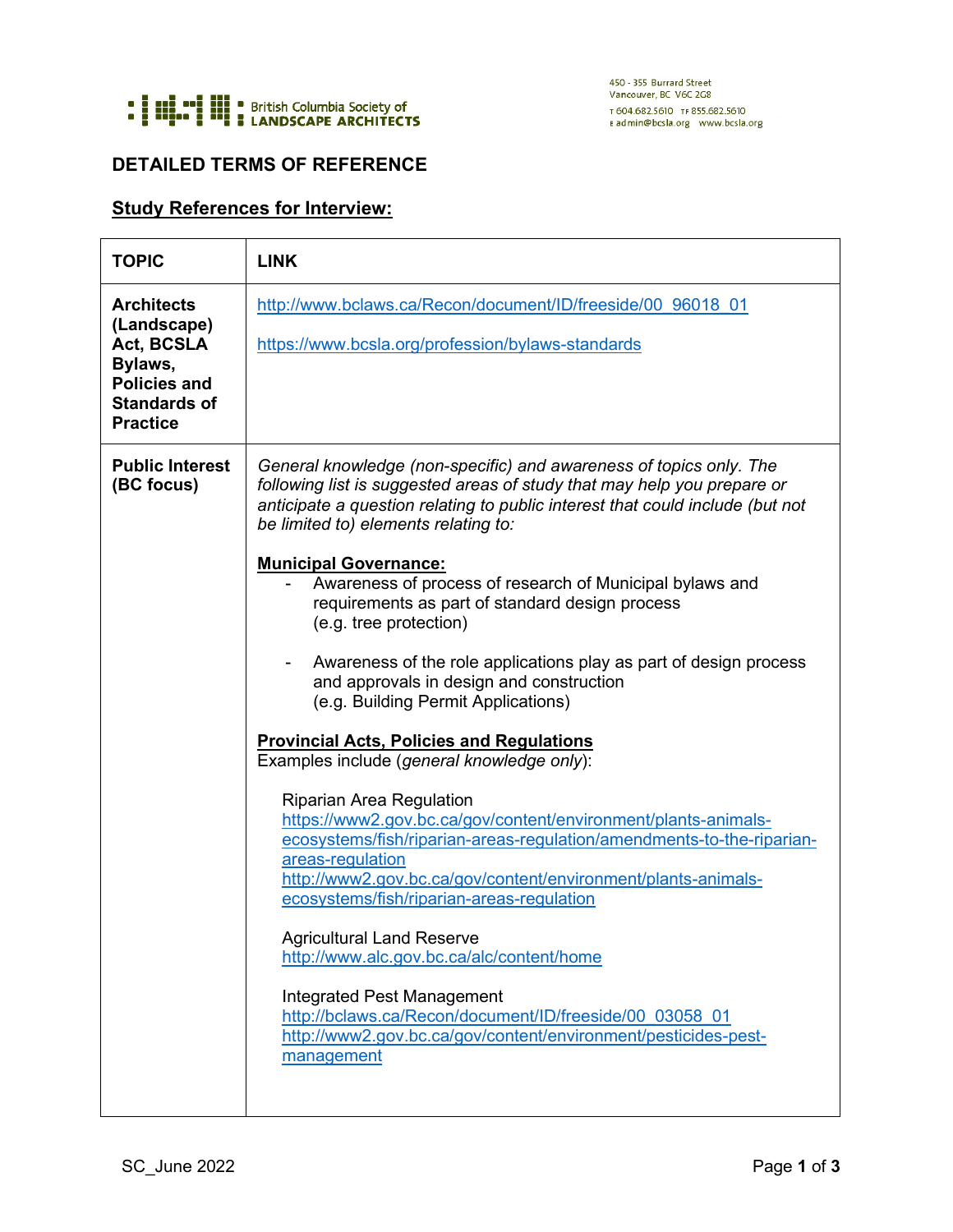|                                                                   | <b>First Nations Relations and Communications</b><br>http://www2.gov.bc.ca/gov/content/environment/natural-resource-<br>stewardship/consulting-with-first-nations<br><b>Public Health Act</b><br>https://www.bclaws.ca/civix/document/id/complete/statreg/08028 01<br><b>Federal Acts and Government Agencies</b><br>Acts which can effect on provincial and local requirements. General<br>knowledge and awareness only. Examples include:<br>Species at Risk Act (SARA)<br>Migratory Birds Convention Act, 1994 (MBCA)<br><b>Canadian Wildlife Act</b><br><b>Fisheries Act</b><br><b>Environmental Assessment Act</b><br>Canada Health Act<br>https://www.canada.ca/en/services/environment.html<br>Government Agencies with statutes, regulations and policies that can affect<br>provincial and local requirements. General knowledge and awareness only.<br>Examples include:<br>Department of Fisheries and Oceans<br><b>Environment and Climate Change Canada</b> |
|-------------------------------------------------------------------|--------------------------------------------------------------------------------------------------------------------------------------------------------------------------------------------------------------------------------------------------------------------------------------------------------------------------------------------------------------------------------------------------------------------------------------------------------------------------------------------------------------------------------------------------------------------------------------------------------------------------------------------------------------------------------------------------------------------------------------------------------------------------------------------------------------------------------------------------------------------------------------------------------------------------------------------------------------------------|
| <b>The Canadian</b><br>Landscape<br><b>Standard (BC</b><br>focus) | http://www.csla-aapc.ca/standard                                                                                                                                                                                                                                                                                                                                                                                                                                                                                                                                                                                                                                                                                                                                                                                                                                                                                                                                         |
| <b>Insurance (BC</b><br>focus)                                    | http://www.worksafebc.com/<br>https://www.canada.ca/en/services/business/protecting.html<br>https://smallbusinessbc.ca/article/how-to-identify-the-correct-small-<br>business-insurance/                                                                                                                                                                                                                                                                                                                                                                                                                                                                                                                                                                                                                                                                                                                                                                                 |
| The Builder's<br>Lien Act of BC                                   | http://www.bclaws.ca/civix/document/id/complete/statreg/97045 01<br>http://www.lawsonlundell.com/media/news/253 BCBuildersLienAct.pdf<br>http://www.bcli.org/law-reform-resources/builders-lien-act/chapter-10                                                                                                                                                                                                                                                                                                                                                                                                                                                                                                                                                                                                                                                                                                                                                           |